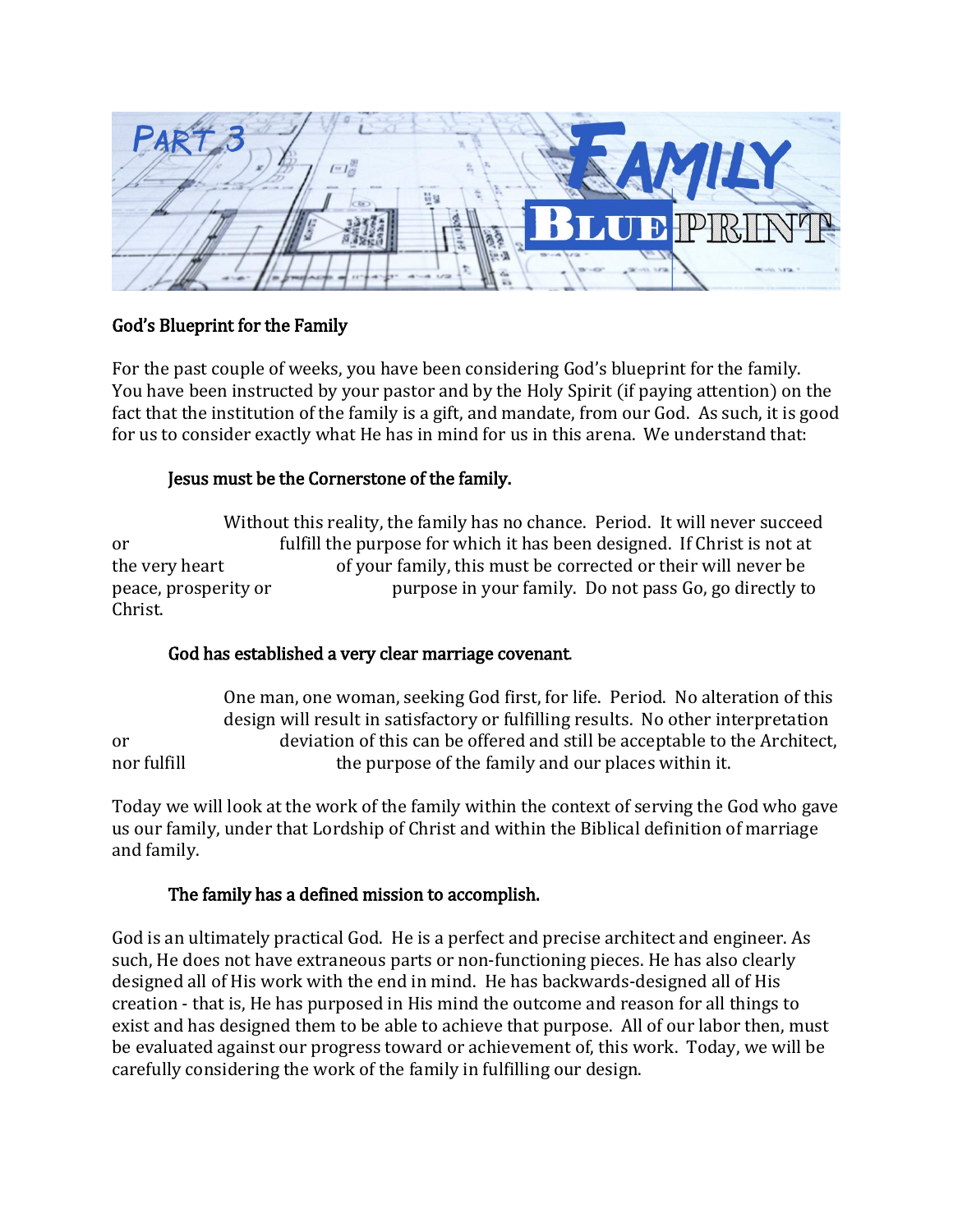Just a small note before we proceed. In many of our minds, we have allowed a number of variations on a theme when it comes to the way we operate against God's design. We can look around and see that the world's relativism has crept into the modern practice of "christianity" and that many have felt it appropriate to "evolve" (devolve?) their interpretation of fundamental teaching regarding our relationships to one another. Our society is re-defining what the family is to be. We must, with strong love and compassion, be adamant about the real meaning, intent and definition of the family in the image of our God. There is never a better time to offer clarity that when someone cannot see clearly!

As one who reads a lot, I don't wish to waste my time reading the opinions or thoughts of someone who does not have the credentials to teach me. I want to know the author's background and training in order to know if they will have something of value to contribute. In this vein, you might ask about my credentials to speak on the issue of God's design for the family. I offer the following:

My grandparents on my mom's side served God together for more than sixty years of marriage, teaching the Word to their families and lived a life of following Jesus in their work ethic and service to others. My wife's grandparents have spent their entire lives in seeking and following Jesus, and will have their 70th anniversary this summer. Christi's parents have spent their lives together in vocational ministry and have walked together for 48 years so far. My parents have their 51st anniversary this summer and have always been in the work of the Father, from the first days of their engagement until now.

(Pics of family here if available)

My father and mother raised us to know and follow God. They showed this in word and deed. My daddy led me to Christ when I was 7 and I was baptized by his hands.

Christi and I will have 25 years of marriage logged as of July 13th of this year and she has been my equal partner in our work for our Boss from our teenage years until now. We have made music, ministry and children together.

Each of our children has expressed a saving faith in Christ. I have had the distinct pleasure of being able to baptize all of my children. Many, by the way, led to the Lord by the faithful work of Western Hills followers of Christ!

I cannot tell you how much fun it is to wake up every day next to one who seeks God first in her life, and expresses that discipleship in the care for her family and to all of those she comes in contact with. God has deeply blessed me in my spouse, children and family heritage of serving God.

I do not intend to mess this up. I will not yield to the world and allow it to destroy, defile or redefine what the family is to be or our work for our Father. We must set our minds and hearts on the truth of God.

Joshua 24:14-15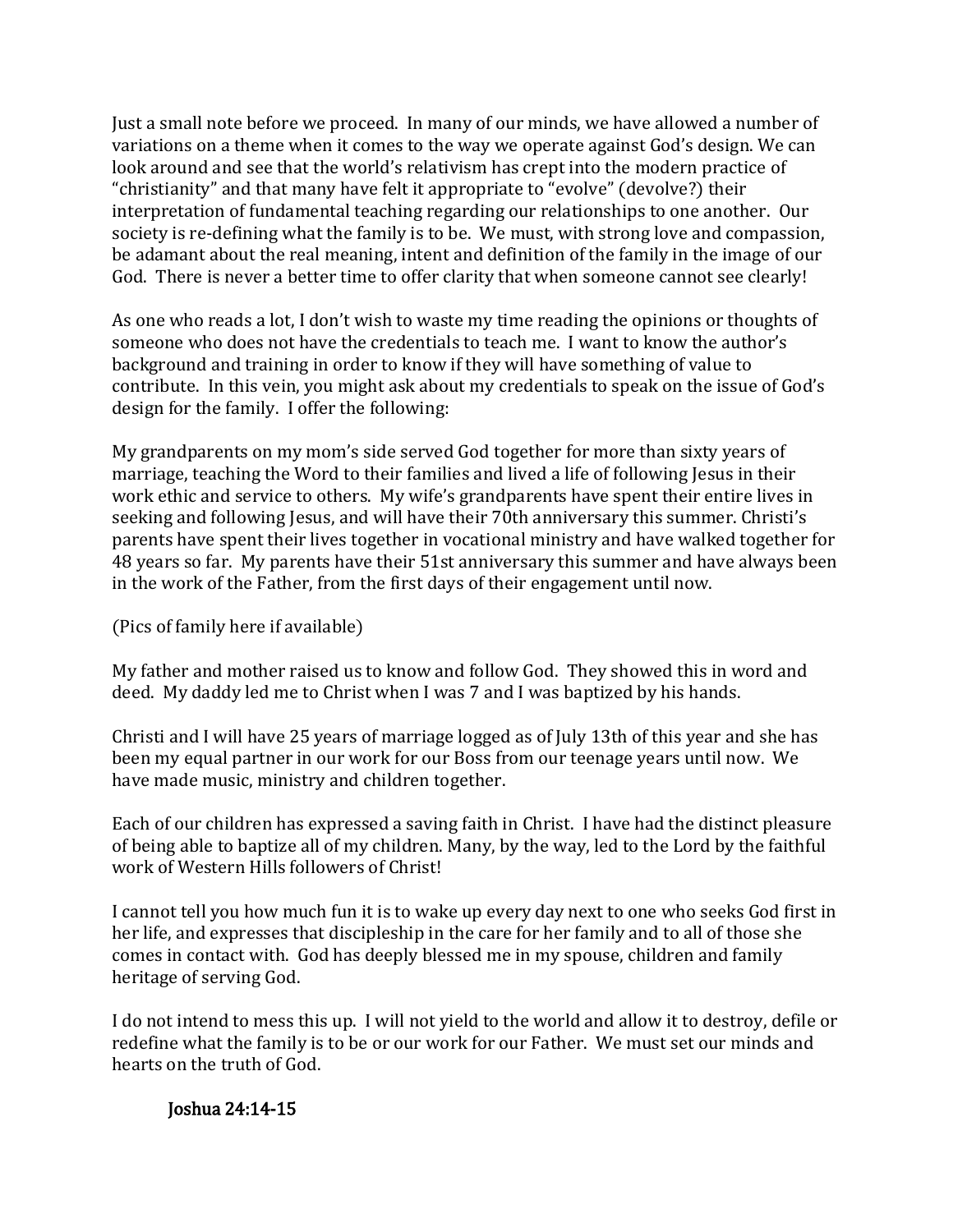14 "Now fear the Lord and serve him with all faithfulness. Throw away the gods your ancestors worshiped beyond the Euphrates River and in Egypt, and serve the Lord. 15 But if serving the Lord seems undesirable to you, then choose for yourselves this day whom you will serve, whether the gods your ancestors served beyond the Euphrates, or the gods of the Amorites, in whose land you are living. But as for me and my household, we will serve the Lord."

I love to work. I believe that in work we find purpose, meaning and fulfillment. Work is a profound gift from God. However, only work done for Him has any real value.

### Work:

 Activity involving mental or physical effort done in order to achieve <sup>a</sup> purpose or result

### God has established a very clear mission for the family.

All of creation is to reveal and bring praise to Him. This is especially true in His crowning achievement, people. We are the very image of God. We exist to bring glory to our creator through the fulfillment, obedience, of our lives within his design. This is true individually and in any of the communities in which we find ourselves.

In most significant ways, it seems that the mission for the family is the same as the other institution we have been given on earth, the Church. It also seems clear that both of these institutions, their purpose and their operation spring from our individual mandate as followers of Christ and as those who believe in the One True God. We can find this clearly stated in the final words of Jesus recorded by Matthew.

### Matthew 28:16-20

16 Then the eleven disciples went to Galilee, to the mountain where Jesus had told them to go. 17 When they saw him, they worshiped him; but some doubted. 18 Then Jesus came to them and said, "All authority in heaven and on earth has been given to me. 19 Therefore go and make disciples of all nations, baptizing them in the name of the Father and of the Son and of the Holy Spirit, 20 and teaching them to obey everything I have commanded you. And surely I am with you always, to the very end of the age."

What is the practical expression of this idea? What does it look like if a family is clearly on mission for their God? What is the specific work of a family that desires to clearly fulfill the intention and design of their God? I'm glad you asked!

# Individual acceptance of the Lordship of Christ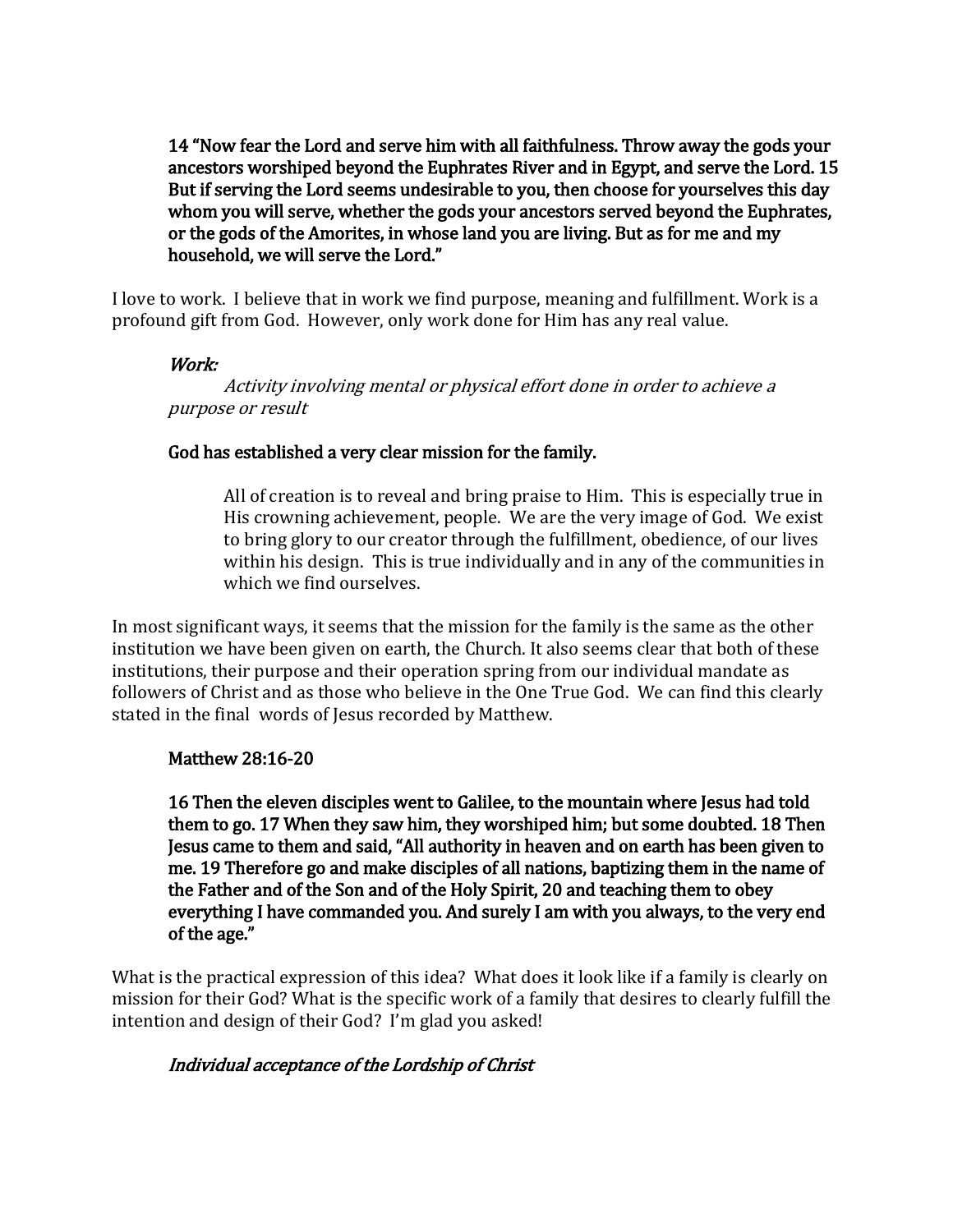Lost sheep are a pain in the flock. Prodigals are a major distraction. Wayward children, lazy or poorly focused fathers, distracted mothers - all cause cracks in the foundations of our families. In seeking to keep our family on mission, and the mattention must be paid to each individual and to the relationships between individuals. (husband/wife, parent/children, sibling/sibling, etc.)

I would encourage you not to waste any time whatsoever in dealing with issues that arise. Capture, as the author advises in Song of Solomon, the second chapter, those little foxes that would destroy the vineyard.

Above all, a parent's mandate is to share the true Gospel to their children and to teach them to follow Jesus.

### Collective acceptance of the guidance of Scripture

Within the family, their must be the unity that comes through the focus of together following God. All have contributions within this framework. All members will be called to sacrifice and all will receive the blessings of the family that follows hard after God.

To have this agreement, we have to intentionally spend time in the Word and under solid teaching. We need to grow, somewhat, in parallel to one another. All members of the family must be exposed to the real Truth of the Word of God.

# Corporate acceptance of the work of the family

Ministry, vocational or otherwise, is not simply the work of the father or mother. It is the work of all members of the family. It is within this context that the training of our children makes the most sense!

> We are to work together, on mission. This is great joy, too, when the sweet harmony of family happens when we are in the work together. Not mom's work, dad's ministry, daughter's mission trip, son's talent, but the ensemble of believers with the same surname pulling together on the same ropes.

When I work with an architect to design a building, it is with careful consideration and deliberate decisions that we settle on our final drawing. Every detail is debated. Form always follows function for me. When the process is completed, I hand this over to a General Contractor and their sub-contractors to implement.

I do not tolerate any deviation from the design. I expect that the will build exactly what I have specified, and do so with excellence, to the best of their abilities as craftsmen.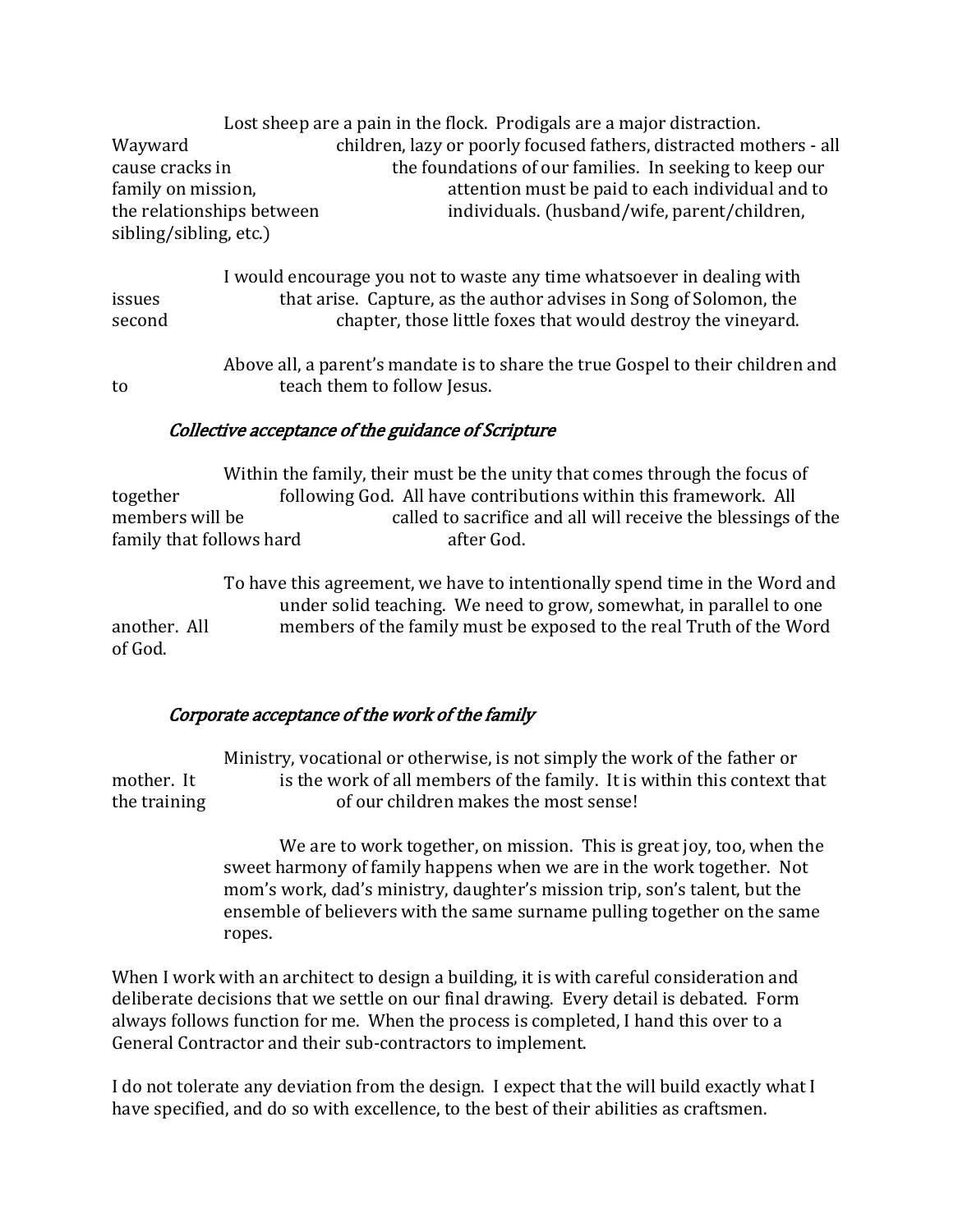How much more so our work within the design specifications of the family? We must seek to fulfill, to the best of our abilities, the work of building our family to His satisfaction and in the work of our family to fulfill its purpose as defined by our God, not us.

What are the practical expressions of His work through the family?

- Fulfillment of the Great Commission.
- Followers of Christ in word and deed.

#### James 1:22-27

22 Do not merely listen to the word, and so deceive yourselves. Do what it says. 23 Anyone who listens to the word but does not do what it says is like someone who looks at his face in a mirror 24 and, after looking at himself, goes away and immediately forgets what he looks like. 25 But whoever looks intently into the perfect law that gives freedom, and continues in it—not forgetting what they have heard, but doing it—they will be blessed in what they do.

26 Those who consider themselves religious and yet do not keep a tight rein on their tongues deceive themselves, and their religion is worthless. 27 Religion that God our Father accepts as pure and faultless is this: to look after orphans and widows in their distress and to keep oneself from being polluted by the world.

We realize that we are not the owners of what we have, merely the stewards of all He has allowed us to manage on His behalf. Matthew 25 shows us His expectations in this regard. How good it will be to be greeted with, "well done, my good and faithful servant!"

I remember when we visited Trinity Baptist Church in Norman. The building was full of children and families. I realized that these families were not all biological, but that dozens of adopted and foster children filled the building. How wonderful. A bit energetic and slightly frazzled, but truly beautiful!

None of the work of being on mission as a Christ-centered family will happen by accident, nor will it maintain itself. We must work through the day-to-day practice of personal sanctification (until we die,) and this must be our practice within the family as well.

Take some time this week to consider how your family devotes its time, talent and treasure. Do the expenditure of these resources line up, clearly, with the work of the Kingdom? If not, make deliberate decisions to realign your work and resources to His purpose.

What do families on mission look like? Like those who love God, serve Jesus, and focus their collective lives on bringing joyful glory to the One who gave them life. We see this practically expressed through influence in their world as bringers of salt and light. We see